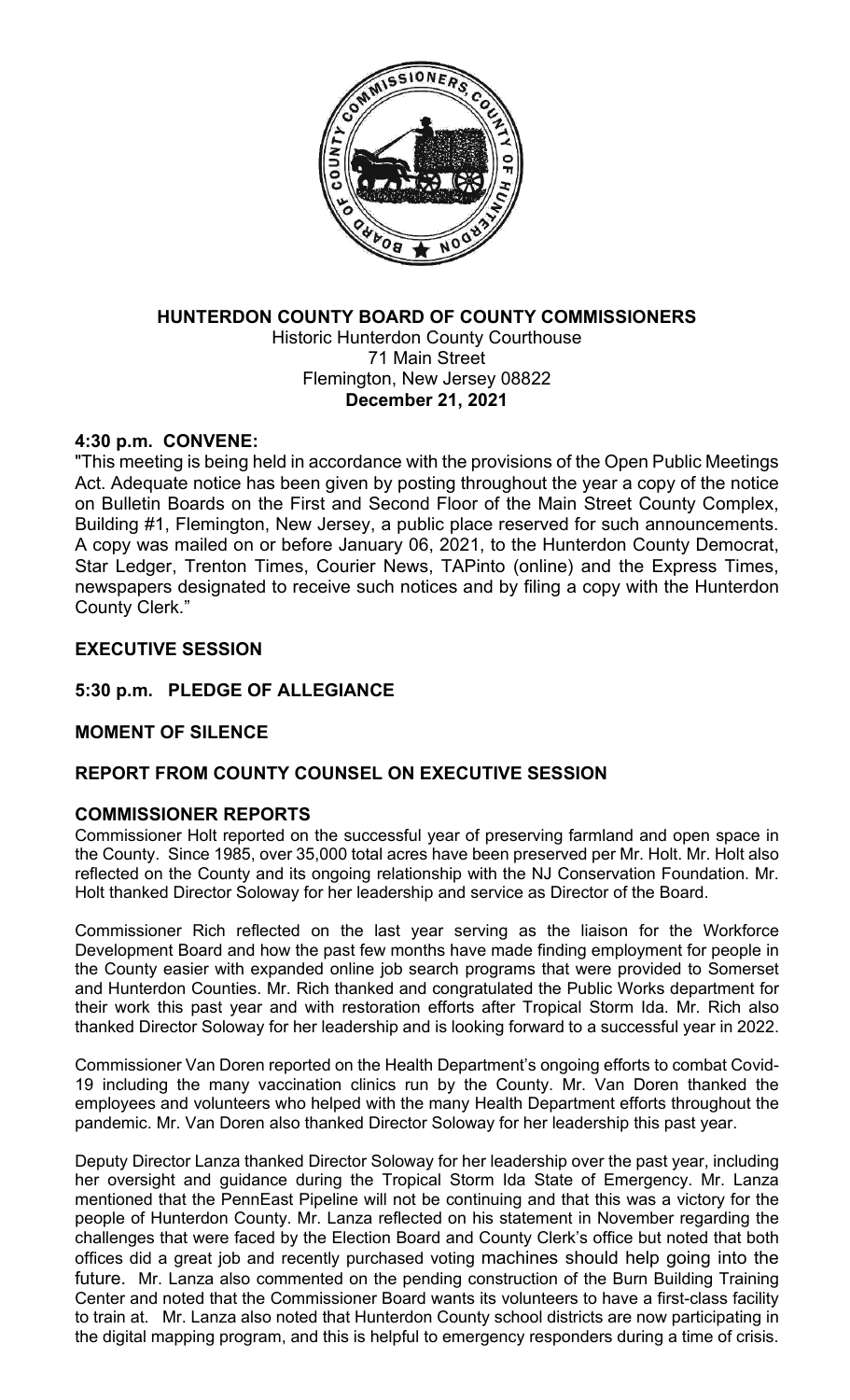Mr. Lanza commented on the numerous successes in 2021, and again thanked Director Soloway for her leadership during the past year and noted that he is looking forward to next year.

Director Soloway announced that there will be a special meeting on Thursday, December 30<sup>th</sup> to approve year-end financial actions, which was recommended by the County's Chief Financial Officer. Director Soloway gave a year end summary of the events and successes of the County in 2021. When Tropical Storm Ida came through in September, all first responders, emergency personnel, employees, and the communities came together to start the cleanup and rebuilding. Director Soloway reflected on Commissioner Holt's report regarding the amount of preserved land in Hunterdon County and the municipal grants that have helped to achieve that. Director Soloway thanked the voters for re-electing her and reassured that she will always prioritize making Hunterdon County, first.

#### **PROCLAMATIONS/RECOGNITION**

**PROCLAMATION 2021-76 – ADOPTED,** Recognizing Keval V. Rubinchik, Boy Scout Troop 288, on achieving the designation of Eagle Scout. **MOVED**: Mr. Van Doren **SECONDED**: Mr. Rich **ROLL CALL (AYES)**: Mr. Van Doren, Mr. Rich, Mr. Holt, Mr. Lanza, Ms. Soloway

**PROCLAMATION 2021-77 – ADOPTED**, Recognizing Kevin Cahalan for his dedication to the County of Hunterdon's Veterans and the Board of County Commissioners. **MOVED**: Mr. Lanza **SECONDED**: Mr. Van Doren **ROLL CALL (AYES)**: Mr. Lanza, Mr. Van Doren, Mr. Holt, Mr. Rich, Ms. Soloway

**PROCLAMATION 2021-78 – ADOPTED**, Recognizing Luke Hopta, Boy Scout Troop 62, on achieving the designation of Eagle Scout. **MOVED**: Mr. Rich **SECONDED**: Mr. Lanza **ROLL CALL (AYES)**: Mr. Rich, Mr. Lanza, Mr. Holt, Mr. Van Doren, Ms. Soloway

#### **PUBLIC COMMENT, Limited to 2 minutes per person.**

#### **(Comments exceeding 2 minutes will be entertained later in the agenda)**

Ms. Amy Grant, from Raritan Township, asked the Board to support the two land preservation items listed under Carrie Fellows on the agenda. Ms. Grant said that there was been close coordination with the Department of Planning and Land Use to preserve the HBH Realty property.

## **GRANTS, Mike Franchini, Assistant to CFO**

RESOLUTION 2021-848 – RESOLVED, Authorizing the application and acceptance of a grant award from the New Jersey Department of Community Affairs in the amount of \$969.00, for the period of July 1, 2021 through June 30, 2022, for the Universal Service Fund.

**MOVED**: Mr. Rich **SECONDED**: Mr. Van Doren **ROLL CALL (AYES)**: Mr. Rich, Mr. Van Doren, Mr. Holt, Mr. Lanza, Ms. Soloway

RESOLUTION 2021-849 – RESOLVED, Authorizing the application and acceptance of a grant award from the New Jersey Department of Community Affairs, in the amount of \$1,453.00 for the period of October 1, 2021 through September 30, 2022 for the County welfare agency's administration of the Low-Income Heating and Energy Assistance Program.

**MOVED**: Mr. Van Doren **SECONDED**: Mr. Rich **ROLL CALL (AYES)**: Mr. Van Doren, Mr. Rich, Mr. Holt, Mr. Lanza, Ms. Soloway

## **FINANCE, Janet Previte, CFO**

PUBLIC HEARING Bond Ordinance 2021-13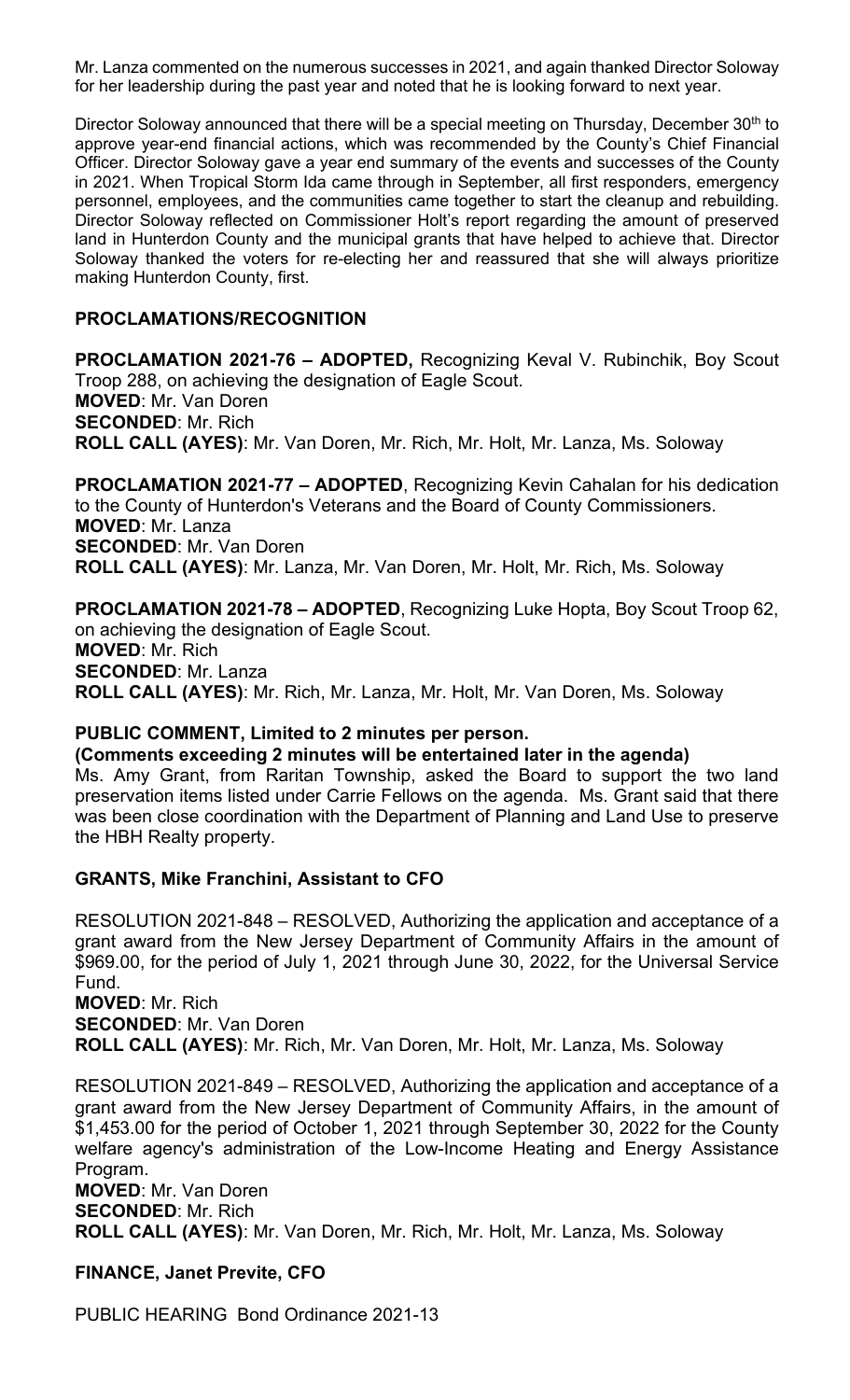Open Public Hearing: **MOVED**: Mr. Lanza **SECONDED**: Mr. Rich **ROLL CALL (AYES)**: Mr. Lanza, Mr. Rich, Mr. Holt, Mr. Van Doren, Ms. Soloway

Close Public Hearing: **MOVED**: Mr. Lanza **SECONDED**: Mr. Van Doren **ROLL CALL (AYES)**: Mr. Lanza, Mr. Van Doren, Mr. Holt, Mr. Rich, Ms. Soloway

RESOLUTION 2021-850, BOND ORDINANCE 2021-13 – Providing for the construction of a new building for the Hunterdon County Vocational School District located within the County of Hunterdon, State of New Jersey; Appropriating \$5,000,000 therefore and authorizing the issuance of \$5,000,000 bonds or notes to finance part of the cost thereof. **MOVED**: Mr. Rich **SECONDED**: Mr. Lanza **ROLL CALL (AYES)**: Mr. Rich, Mr. Lanza, Mr. Holt, Mr. Van Doren, Ms. Soloway

## **PARKS UPDATE: Dan Bush, Division Head**

PUBLIC HEARING Ordinance No. 2021-14

Open Public Hearing: **MOVED**: Mr. Lanza **SECONDED**: Mr. Van Doren **ROLL CALL (AYES)**: Mr. Lanza, Mr. Van Doren, Mr. Holt, Mr. Rich, Ms. Soloway

Close Public Hearing: **MOVED**: Mr. Van Doren **SECONDED**: Mr. Rich **ROLL CALL (AYES)**: Mr. Van Doren, Mr. Rich, Mr. Holt, Mr. Lanza, Ms. Soloway

RESOLUTION 2021-851, RESOLVED, Adoption of Ordinance 2021-14, and ordinance amending the Heron Glen Golf Course rates for 2022. **MOVED**: Mr. Lanza **SECONDED**: Mr. Rich **ROLL CALL (AYES)**: Mr. Lanza, Mr. Rich, Mr. Holt, Mr. Van Doren, Ms. Soloway

Commissioner Holt noted that the golf course has been recognized as one of the finest courses in the State. The fees that were increased for the upcoming year are needed to help ensure financial self-sufficiency for the course.

## **PLANNING & LAND USE, Carrie Fellows, Director**

RESOLUTION 2021-852 – RESOLVED, Approving an Open Space Acquisition Assistance Grant, to the Hunterdon Land Trust for the acquisition of the HBH Realty Property, located on Block 7, Lot 4 in the Township of Raritan and Block 34, Lot 16 in the Township of Franklin (estimated 52 total acres), in an amount not to exceed \$250,244.00, upon the recommendation of the Hunterdon County Parks & Open Space Advisory Committee.

**MOVED**: Mr. Lanza

**SECONDED**: Mr. Van Doren

**ROLL CALL (AYES)**: Mr. Lanza, Mr. Van Doren, Mr. Holt, Mr. Rich, Ms. Soloway

RESOLUTION 2021-853 – RESOLVED, Approving a Municipal Open Space Grant to Raritan Township, for the acquisition of the HBH Realty property, located on Block 7, Lot 4 in the Township of Raritan and Block 34, Lot 16 in the Township of Franklin (estimated 52 total acres) in an amount not to exceed \$10,704.00, upon the recommendation of the Hunterdon County Parks & Open Space Advisory Committee. **MOVED**: Mr. Rich

**SECONDED**: Mr. Van Doren

**ROLL CALL (AYES)**: Mr. Rich, Mr. Van Doren, Mr. Holt, Mr. Lanza, Ms. Soloway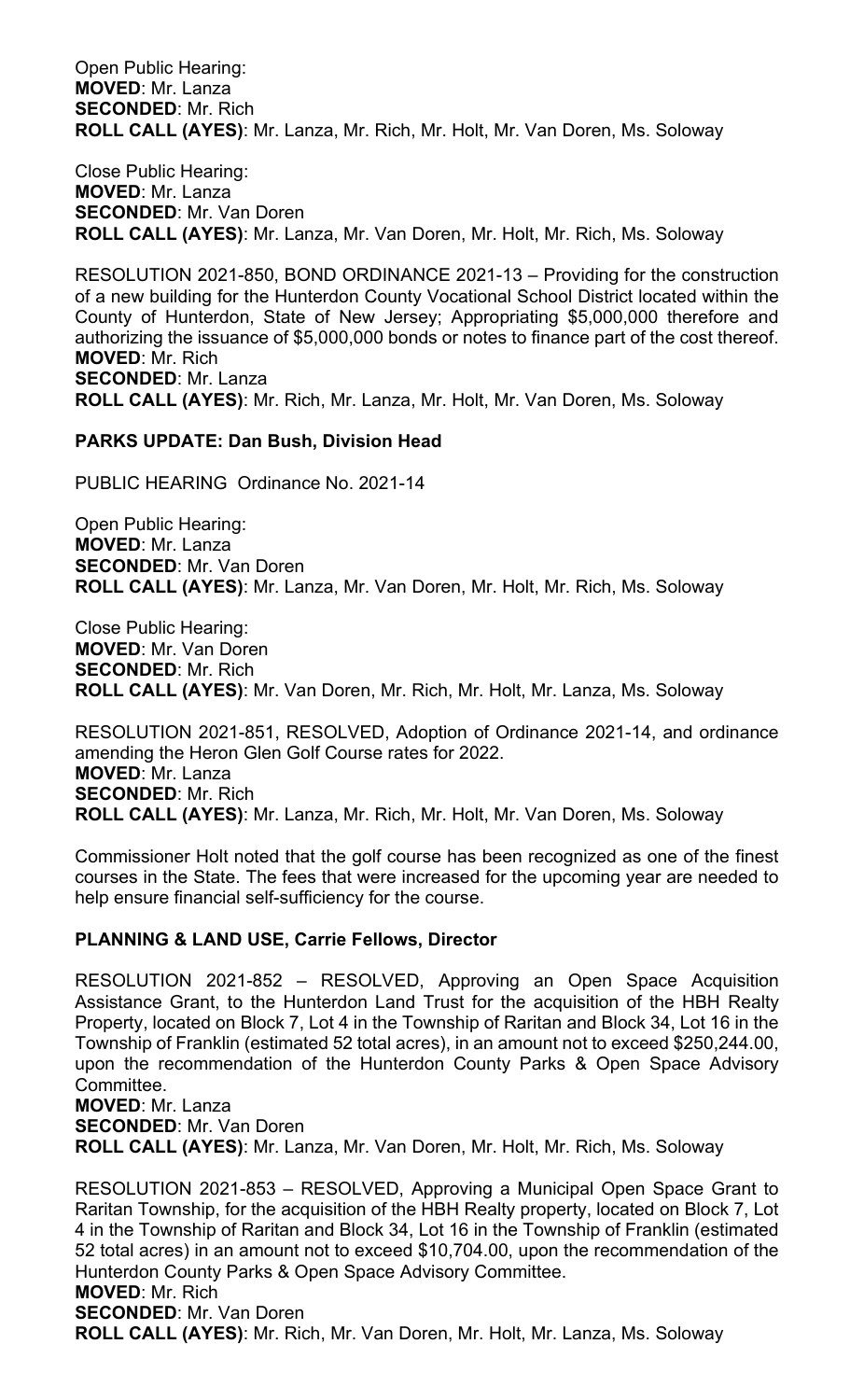# **PURCHASING, Ray Rule, QPA**

RESOLUTION 2021-854 – RESOLVED, Authorizing the Commissioner Director to sign on behalf of the County, a contract award with The Land Conservancy of New Jersey, in an amount not to exceed \$60,000.00, for a twelve-month term, for professional consulting services for the development of a comprehensive farmland preservation plan, that were solicited under County RFP 0059-2021.

**MOVED**: Mr. Lanza

**SECONDED**: Mr. Rich

**ROLL CALL (AYES)**: Mr. Lanza, Mr. Rich, Mr. Holt, Mr. Van Doren, Ms. Soloway

RESOLUTION 2021-855 – RESOLVED, Authorizing the Commissioner Director to sign on behalf of the County, a contract award with Maximus Services, Inc., in an amount not to exceed \$19,000.00, for consulting services to assist in the preparation of indirect cost allocation plans and indirect cost rates based upon financial and statistical information for the County's fiscal year ended December 31, 2020, that were solicited under County RFP 0062-2021.

**MOVED**: Mr. Van Doren **SECONDED**: Mr. Rich **ROLL CALL (AYES)**: Mr. Van Doren, Mr. Rich, Mr. Holt, Mr. Lanza, Ms. Soloway

RESOLUTION 2021-856 – RESOLVED, Authorizing the Commissioner Director to sign on behalf of the County, a contract award with Wiss & Company, LLP., in an amount not to exceed \$98,150.00, to prepare the 2022 Hunterdon County audit and assist in the preparation of the 2022 County budget as required under the provisions of the "Local Fiscal Affairs Law," N.J.S.A. 40A:5-1 et seq., that were solicited under County RFP 0064- 2021.

**MOVED**: Mr. Lanza **SECONDED**: Mr. Van Doren **ROLL CALL (AYES)**: Mr. Lanza, Mr. Van Doren, Mr. Holt, Mr. Rich, Ms. Soloway

RESOLUTION 2021-857 – RESOLVED, Authorizing the Commissioner Director to sign on behalf of the County, a contract award with Hunterdon Medical Center, in an amount not to exceed \$30,000.00, for corporate health services, including Occupational Health Services, for the purpose of providing pre-employment health services and occupational health services for Hunterdon County employees, that were solicited under County RFP 0065-2021.

**MOVED**: Mr. Van Doren **SECONDED**: Mr. Rich **ROLL CALL (AYES)**: Mr. Van Doren, Mr. Rich, Mr. Holt, Mr. Lanza, Ms. Soloway

RESOLUTION 2021-858 – RESOLVED, Authorizing the Commissioner Director to sign on behalf of the County, a contract award with David Ciarrocca, C.P.A., in an amount not to exceed \$15,600.00, for a Certified Public Accountant firm to serve as the Housing Division's Fee Accountant, solicited under County RFP 0066-2021. **MOVED**: Mr. Lanza **SECONDED**: Mr. Rich **ROLL CALL (AYES)**: Mr. Lanza, Mr. Rich, Mr. Holt, Mr. Van Doren, Ms. Soloway

RESOLUTION 2021-859 – RESOLVED, Authorizing the Commissioner Director to sign on behalf of the County, a contract award with The Rodgers Group, LLC., in an amount not to exceed \$39,900.00, for for consulting services to assist the Hunterdon County Prosecutor's Office in attaining NJSACOP (New Jersey Association of Chiefs of Police) Accreditation, that were solicited under County RFP 0078-2021. **MOVED**: Mr. Van Doren **SECONDED**: Mr. Rich **ROLL CALL (AYES)**: Mr. Van Doren, Mr. Rich, Mr. Holt, Ms. Soloway

**ABSTAIN**: Mr. Lanza

**APPOINTMENTS**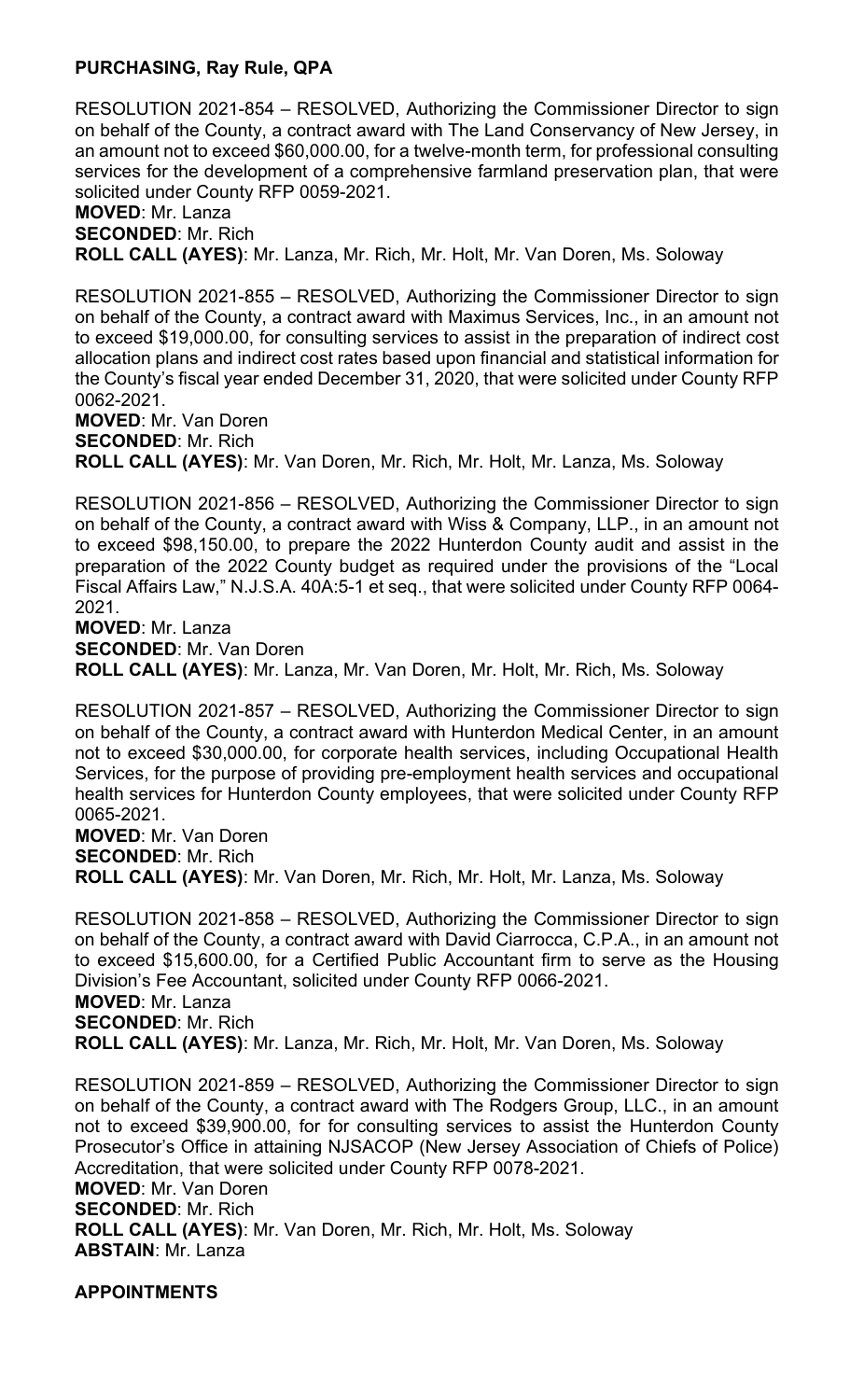RESOLUTION 2021-860 – RESOLVED, Authorizing the reappointment of Neil Hendrickson as a member of the Hunterdon County Shade Tree Commission, effective January 1, 2022 through December 31, 2026. **MOVED**: Mr. Rich **SECONDED**: Mr. Van Doren

**ROLL CALL (AYES)**: Mr. Rich, Mr. Van Doren, Mr. Holt, Mr. Lanza, Ms. Soloway

RESOLUTION 2021-861 – RESOLVED, Authorizing the reappointment of Thomas Mathews as a member of the Hunterdon County Shade Tree Commission, effective January 1, 2022 through December 31, 2026. **MOVED**: Mr. Rich **SECONDED**: Mr. Van Doren **ROLL CALL (AYES)**: Mr. Rich, Mr. Van Doren, Mr. Holt, Mr. Lanza, Ms. Soloway

RESOLUTION 2021-862 – RESOLVED, Authorizing the appointment of Adriana Mamay to the Hunterdon County Library Commission, term effective January 1, 2022 through December 31, 2026. **MOVED**: Mr. Rich **SECONDED**: Mr. Van Doren **ROLL CALL (AYES)**: Mr. Rich, Mr. Van Doren, Mr. Holt, Mr. Lanza, Ms. Soloway

RESOLUTION 2021-863 – RESOLVED, Approving the reappointment of Susan Lax as a member to the Hunterdon County Division of Senior, Disabilities and Veterans Services Advisory Council, term to be effective immediately through December 31, 2024. **MOVED**: Mr. Rich

**SECONDED**: Mr. Van Doren

**ROLL CALL (AYES)**: Mr. Rich, Mr. Van Doren, Mr. Holt, Mr. Lanza, Ms. Soloway

RESOLUTION 2021-864 – RESOLVED, Approving the reappointment of Caroline Scutt as a member to the Hunterdon County Division of Senior, Disabilities and Veterans Services Advisory Council, term to be effective immediately through December 31, 2024. **MOVED**: Mr. Rich

**SECONDED**: Mr. Van Doren

**ROLL CALL (AYES)**: Mr. Rich, Mr. Van Doren, Mr. Holt, Mr. Lanza, Ms. Soloway

RESOLUTION 2021-865 – RESOLVED, Approving the reappointment of Nancy Dominiani as a member to the Hunterdon County Division of Senior, Disabilities and Veterans Services Advisory Council, term to be effective immediately through December 31, 2024.

**MOVED**: Mr. Rich

**SECONDED**: Mr. Van Doren

**ROLL CALL (AYES)**: Mr. Rich, Mr. Van Doren, Mr. Holt, Mr. Lanza, Ms. Soloway

RESOLUTION 2021-866 – RESOLVED, Approving the reappointment of Regina Hlasney as a member to the Hunterdon County Division of Senior, Disabilities and Veterans Services Advisory Council, term to be effective immediately through December 31, 2024. **MOVED**: Mr. Rich

**SECONDED**: Mr. Van Doren

**ROLL CALL (AYES)**: Mr. Rich, Mr. Van Doren, Mr. Holt, Mr. Lanza, Ms. Soloway

#### **COUNTY ADMINISTRATOR, Kevin Davis**

Mr. Davis requested a proclamation to be voting on regarding the retirement of Hunterdon County's Chief of Staff, George Wagner in December of 2020.

Proclamation 2021-79 – ADOPTED, Recognizing George Wagner for his years of service to the County of Hunterdon **MOVED**: Mr. Lanza **SECONDED**: Mr. Van Doren **ROLL CALL (AYES)**: Mr. Lanza, Mr. Van Doren, Mr. Holt, Mr. Rich, Ms. Soloway

#### **CONSENT AGENDA**

"All matters listed under the Consent Agenda are considered to be routine by the Board of County Commissioners of the County of Hunterdon and will be enacted by one motion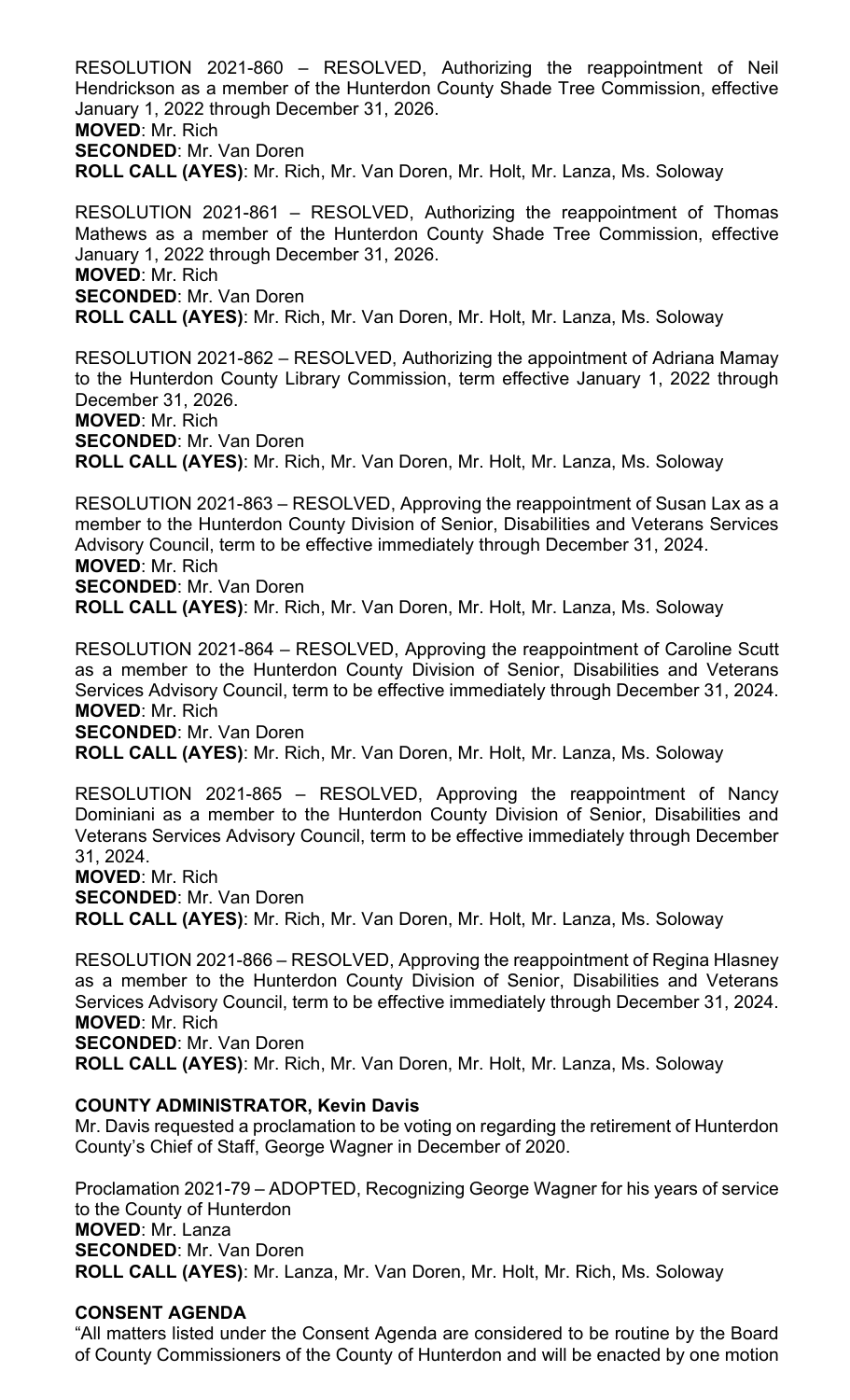in the form listed below. There will be no separate discussion of these items. If discussion is desired that item will be removed from the Consent Agenda and will be considered separately."

RESOLUTION - Approving the executive and regular meeting minutes from December 7, 2021. **MOVED**: Mr. Lanza **SECONDED**: Mr. Rich **ROLL CALL (AYES)**: Mr. Lanza, Mr. Rich, Mr. Holt, Mr. Van Doren, Ms. Soloway

Removal of check numbers 9856 and 9858 **MOVED**: Mr. Lanza **SECONDED**: Mr. Van Doren **ROLL CALL (AYES)**: Mr. Lanza, Mr. Van Doren, Mr. Holt, Ms. Soloway **ABSTAIN**: Mr. Rich

AGENDA ITEM - Approving the claims register dated December 21, 2021, with the removal of check numbers 9856 and 9858. **MOVED**: Mr. Lanza **SECONDED**: Mr. Rich **ROLL CALL (AYES)**: Mr. Lanza, Mr. Rich, Mr. Holt, Mr. Van Doren, Ms. Soloway

RESOLUTION 2021-867 – RESOLVED, Authorizing the Department of Human Services in the County of Hunterdon to enter into Contract #SH22010 in the amount of \$112,800.00 (State Funding) with the New Jersey Department of Human Services, Division of Family Development for the period of January 1, 2022 through December 31, 2022. **MOVED**: Mr. Lanza **SECONDED**: Mr. Rich **ROLL CALL (AYES)**: Mr. Lanza, Mr. Rich, Mr. Holt, Mr. Van Doren, Ms. Soloway

RESOLUTION 2021-868 – RESOLVED, Authorizing the Commissioner Director to sign on behalf of the County, a renewal of the Radon Awareness Program (RAP) Grant through the State of New Jersey, in the amount of \$2,000.00. **MOVED**: Mr. Lanza **SECONDED**: Mr. Rich **ROLL CALL (AYES)**: Mr. Lanza, Mr. Rich, Mr. Holt, Mr. Van Doren, Ms. Soloway

RESOLUTION 2021-869 – RESOLVED, Approving the regular appointment of Jac Allen-Lynn as a full-time Road Repairer 1 in the Hunterdon County Department of Public Works, Division of Roads, as of December 21, 2021, upon successful completion of his Civil Service Commission Examination. **MOVED**: Mr. Lanza **SECONDED**: Mr. Rich

**ROLL CALL (AYES)**: Mr. Lanza, Mr. Rich, Mr. Holt, Mr. Van Doren, Ms. Soloway

RESOLUTION 2021-870 – RESOLVED, Approving the regular appointment of Alexander Dowd as a full-time Road Repairer 1 in the Hunterdon County Department of Public Works, Division of Roads, as of December 21, 2021, upon successful completion of his Civil Service Examination. **MOVED**: Mr. Lanza **SECONDED**: Mr. Rich **ROLL CALL (AYES)**: Mr. Lanza, Mr. Rich, Mr. Holt, Mr. Van Doren, Ms. Soloway

RESOLUTION 2021-871 – RESOLVED, Approving the regular appointment of Randy Grzankowski as a full-time Road Repairer 1 in the Hunterdon County Department of Public Works, Division of Roads as of December 21, 2021, upon successful completion of his Civil Service Examination. **MOVED**: Mr. Lanza **SECONDED**: Mr. Rich **ROLL CALL (AYES)**: Mr. Lanza, Mr. Rich, Mr. Holt, Mr. Van Doren, Ms. Soloway

RESOLUTION 2021-872 – RESOLVED, Approving the regular appointment of Bradley Livecchi as a full-time Road Repairer 1 in the Hunterdon County Department of Public Works, Division of Roads, as of December 21, 2021 upon successful completion of his Civil Service Examination. **MOVED**: Mr. Lanza **SECONDED**: Mr. Rich **ROLL CALL (AYES)**: Mr. Lanza, Mr. Rich, Mr. Holt, Mr. Van Doren, Ms. Soloway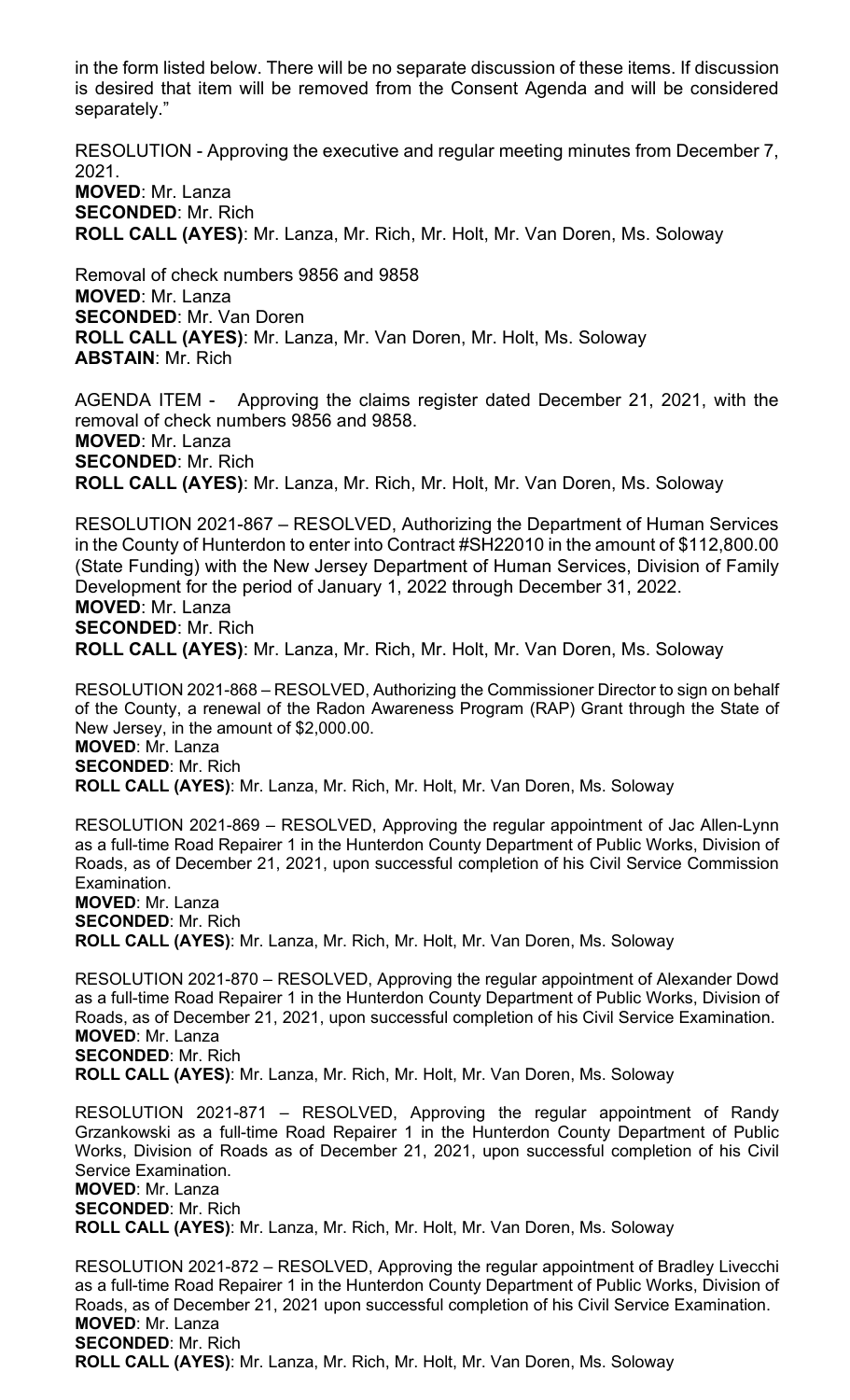RESOLUTION 2021-873 – RESOLVED, Approving the regular appointment of Joseph Opdyke as a full-time Road Repairer 1 in the Hunterdon County Department of Public Works, Division of Roads as of December 21, 2021 upon successful completion of his Civil Service Examination. **MOVED**: Mr. Lanza

**SECONDED**: Mr. Rich

**ROLL CALL (AYES)**: Mr. Lanza, Mr. Rich, Mr. Holt, Mr. Van Doren, Ms. Soloway

RESOLUTION 2021-874 – RESOLVED, Approving the regular appointment of Gregory Zengel as a full-time Road Repairer 1 in the Hunterdon County Department of Public Works, Division of Roads, as of December 21, 2021 upon successful completion of his Civil Service Examination. **MOVED**: Mr. Lanza

**SECONDED**: Mr. Rich

**ROLL CALL (AYES)**: Mr. Lanza, Mr. Rich, Mr. Holt, Mr. Van Doren, Ms. Soloway

RESOLUTION 2021-875 – RESOLVED, Approving the regular appointment of Charles Puha as a full-time Road Repairer 3 in the Hunterdon County Department of Public Works, Division of Roads as of December 21, 2021 upon successful completion of his Civil Service Examination. **MOVED**: Mr. Lanza **SECONDED**: Mr. Rich

**ROLL CALL (AYES)**: Mr. Lanza, Mr. Rich, Mr. Holt, Mr. Van Doren, Ms. Soloway

RESOLUTION 2021-876 – RESOLVED, Acknowledging the action of the County Prosecutor granting Brianne Wilson as a full-time Victim Witness Advocate in the Hunterdon County Office of the Prosecutor, as of October 26, 2021 upon successful completion of her Civil Service Examination.

**MOVED**: Mr. Lanza

**SECONDED**: Mr. Rich

**ROLL CALL (AYES)**: Mr. Lanza, Mr. Rich, Mr. Holt, Mr. Van Doren, Ms. Soloway

RESOLUTION 2021-877 – RESOLVED, Acknowledging the action of the County Prosecutor granting Diane Ruzicka a regular appointment as a full-time Keyboarding Clerk 2 as of December 20, 2021, in the Hunterdon County Office of the Prosecutor, upon successful completion of her Civil Service Examination.

**MOVED**: Mr. Lanza

**SECONDED**: Mr. Rich

**ROLL CALL (AYES)**: Mr. Lanza, Mr. Rich, Mr. Holt, Mr. Van Doren, Ms. Soloway

RESOLUTION 2021-878 – RESOLVED, Acknowledges the action of County Prosecutor granting Jeanine Delia a regular appointment as a full-time Keyboarding Clerk 2 as of December 20, 2021, in the Hunterdon County Office of the Prosecutor upon successful completion of her Civil Service Examination. **MOVED**: Mr. Lanza **SECONDED**: Mr. Rich

**ROLL CALL (AYES)**: Mr. Lanza, Mr. Rich, Mr. Holt, Mr. Van Doren, Ms. Soloway

RESOLUTION 2021-879 – RESOLVED, Acknowledges the action of County Prosecutor granting Alyse Bastone a regular appointment as a full-time Keyboarding Clerk 2 as of December 20, 2021, in the Hunterdon County Office of the Prosecutor upon successful completion of her Civil Service Examination.

**MOVED**: Mr. Lanza

**SECONDED**: Mr. Rich

**ROLL CALL (AYES)**: Mr. Lanza, Mr. Rich, Mr. Holt, Mr. Van Doren, Ms. Soloway

RESOLUTION 2021-880 – RESOLVED, Approving the regular appointment of Kaitlyn Paulmeno as a full-time Social Work Specialist in the Hunterdon County Department of Human Services, as of December 21, 2021 upon successful completion of her Civil Service Examination. **MOVED**: Mr. Lanza **SECONDED**: Mr. Rich **ROLL CALL (AYES)**: Mr. Lanza, Mr. Rich, Mr. Holt, Mr. Van Doren, Ms. Soloway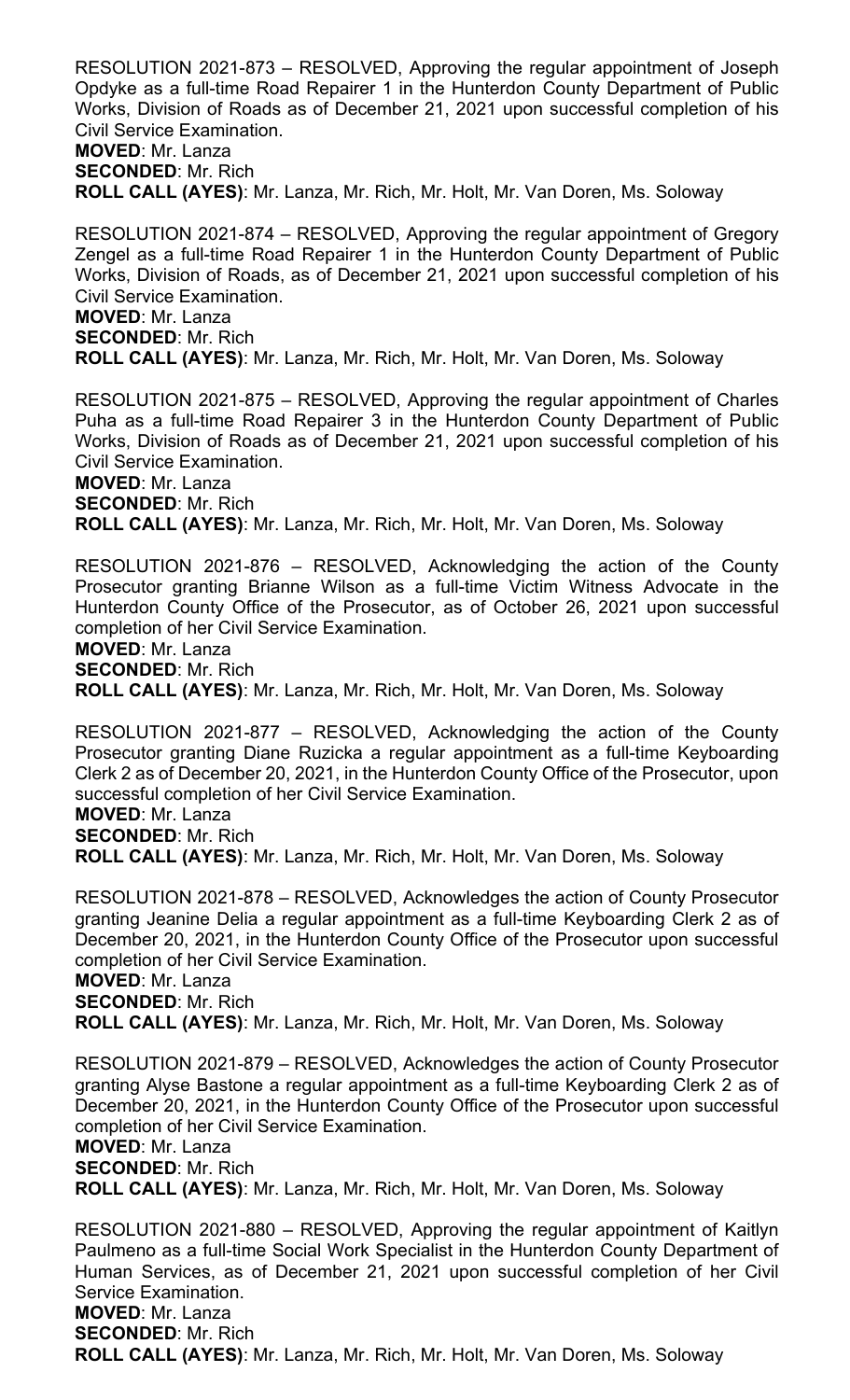RESOLUTION 2021-881 – RESOLVED, Approving the regular appointment of Amy Westover as a full-time Librarian 2 as of December 21, 2021 upon successful completion of her Civil Service Examination. **MOVED**: Mr. Lanza **SECONDED**: Mr. Rich **ROLL CALL (AYES)**: Mr. Lanza, Mr. Rich, Mr. Holt, Mr. Van Doren, Ms. Soloway

RESOLUTION 2021-882 – RESOLVED, Acknowledging the action of the County Prosecutor granting Christine Kilcomons a regular appointment as a full-time Keyboarding Clerk 2 as of December 20, 2021, in the Hunterdon County Office of the Prosecutor, upon successful completion of her Civil Service Examination **MOVED**: Mr. Lanza **SECONDED**: Mr. Rich **ROLL CALL (AYES)**: Mr. Lanza, Mr. Rich, Mr. Holt, Mr. Van Doren, Ms. Soloway

RESOLUTION 2021-883 – RESOLEVED, Approving the transfer of Sam Myhre to the Hunterdon County Department of Public Works, Division of Roads. **MOVED**: Mr. Lanza **SECONDED**: Mr. Rich **ROLL CALL (AYES)**: Mr. Lanza, Mr. Rich, Mr. Holt, Mr. Van Doren, Ms. Soloway

RESOLUTION 2021-884 – RESOLVED, Approving the hire and provisional appointment of Bryan Kinney as a Senior Mason/Carpenter in the Hunterdon County Department of Administrative Services/Division of Buildings & Maintenance. **MOVED**: Mr. Lanza **SECONDED**: Mr. Rich **ROLL CALL (AYES)**: Mr. Lanza, Mr. Rich, Mr. Holt, Mr. Van Doren, Ms. Soloway

RESOLUTION 2021-885 – RESOLVED, Approving the hire and regular appointment of Laura Velazquez-Casillas as a Bilingual Library Assistant in the Hunterdon County Library. **MOVED**: Mr. Lanza **SECONDED**: Mr. Rich **ROLL CALL (AYES)**: Mr. Lanza, Mr. Rich, Mr. Holt, Mr. Van Doren, Ms. Soloway

RESOLUTION 2021-886 – RESOLVED, Approving the hire and regular appointment of Dorothy Sabbarese as a Library Assistant in the Hunterdon County Library. **MOVED**: Mr. Lanza **SECONDED**: Mr. Rich **ROLL CALL (AYES)**: Mr. Lanza, Mr. Rich, Mr. Holt, Mr. Van Doren, Ms. Soloway

RESOLUTION 2021-887 – RESOLVED, Approving the hire and regular appointment of Patrick Plummer as a Public Safety Telecommunicator Trainee in the Hunterdon County Department of Public Safety, Communications Division. **MOVED**: Mr. Lanza **SECONDED**: Mr. Rich **ROLL CALL (AYES)**: Mr. Lanza, Mr. Rich, Mr. Holt, Mr. Van Doren, Ms. Soloway

RESOLUTION 2021-888 – RESOLVED, Approving the hire and regular appointment of Teresa Klapper as a Public Safety Telecommunicator in the Hunterdon County Department of Public Safety, Communications Division. **MOVED**: Mr. Lanza

**SECONDED**: Mr. Rich

**ROLL CALL (AYES)**: Mr. Lanza, Mr. Rich, Mr. Holt, Mr. Van Doren, Ms. Soloway RESOLUTION 2021-889 – RESOLVED, Approving the hire and regular appointment of Laurence Phillips as a Mechanic's Helper in the Hunterdon County Department of Administrative Services, Division of Vehicle Services. **MOVED**: Mr. Lanza **SECONDED**: Mr. Rich **ROLL CALL (AYES)**: Mr. Lanza, Mr. Rich, Mr. Holt, Mr. Van Doren, Ms. Soloway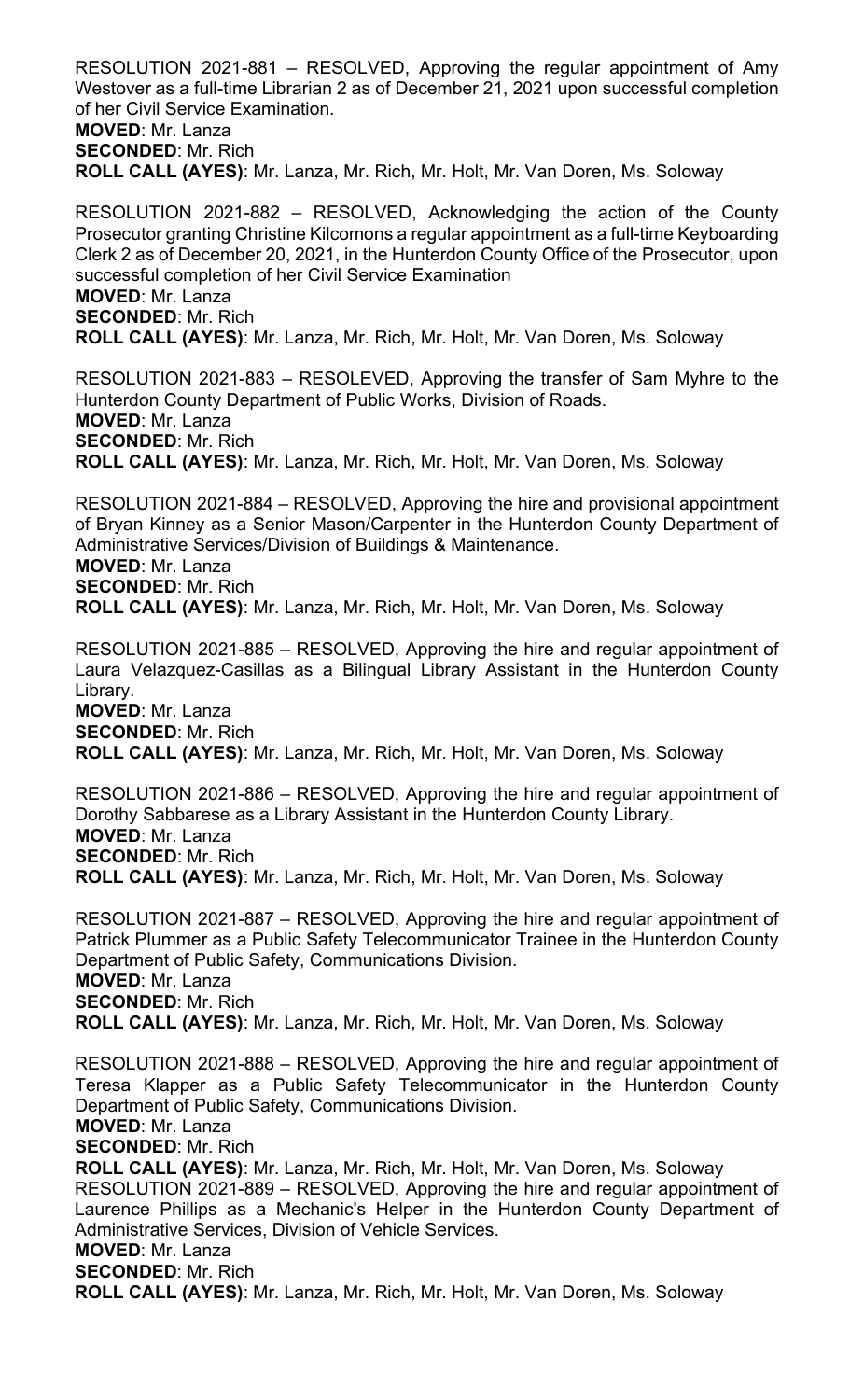RESOLUTION 2021-890 – RESOLVED, Approving the hire and regular appointment of Kristopher Melchers as a Planner Trainee in the Hunterdon County Department of Planning & Land Use, Division of GIS. **MOVED**: Mr. Lanza **SECONDED**: Mr. Rich **ROLL CALL (AYES)**: Mr. Lanza, Mr. Rich, Mr. Holt, Mr. Van Doren, Ms. Soloway

RESOLUTION 2021-891 – RESOLVED, Approving the promotion and regular appointment of Catherine Kopec as the Division Head of Human Resources. **MOVED**: Mr. Lanza **SECONDED**: Mr. Rich **ROLL CALL (AYES)**: Mr. Lanza, Mr. Rich, Mr. Holt, Mr. Van Doren, Ms. Soloway

RESOLUTION 2021-899 – RESOLVED, Approving the hire and provisional appointment of Paolo DiBetta as an Electrician in the Hunterdon County Department of Administrative Services, Division of Buildings and Grounds.

**MOVED**: Mr. Lanza **SECONDED**: Mr. Rich

**ROLL CALL (AYES)**: Mr. Lanza, Mr. Rich, Mr. Holt, Mr. Van Doren, Ms. Soloway

RESOLUTION 2021-892 – RESOLVED, Authorizing the Hunterdon County Social Services Division Head to approve and sign the updated Memorandum of Understanding regarding the administration of Division of Medical Assistance and Health Services (DMAHS) Programs, including the New Jersey Medicaid and Children's Health Insurance Programs (CHIP).

**MOVED**: Mr. Lanza

**SECONDED**: Mr. Rich

**ROLL CALL (AYES)**: Mr. Lanza, Mr. Rich, Mr. Holt, Mr. Van Doren, Ms. Soloway

RESOLUTION 2021-893 – RESOLVED, Authorizing the County Purchasing Agent to solicit competitive bids for the interior renovations of the Hunterdon County Main Branch Library. **MOVED**: Mr. Lanza

**SECONDED**: Mr. Rich

**ROLL CALL (AYES)**: Mr. Lanza, Mr. Rich, Mr. Holt, Mr. Van Doren, Ms. Soloway

RESOLUTION 2021-894 – RESOLVED, Authorizing the adoption of the 2021 New Jersey Hazard Mitigation Plan Update in the County of Hunterdon. **MOVED**: Mr. Lanza **SECONDED**: Mr. Rich **ROLL CALL (AYES)**: Mr. Lanza, Mr. Rich, Mr. Holt, Mr. Van Doren, Ms. Soloway

RESOLUTION 2021-895 – RESOLVED, Approving, and adopting insurance protection through the Municipal Excess Liability ("MEL") Joint Insurance Fund, in accordance with Tier 2 of the NJ MEL Cyber Risk Management Plan. **MOVED**: Mr. Lanza **SECONDED**: Mr. Rich **ROLL CALL (AYES)**: Mr. Lanza, Mr. Rich, Mr. Holt, Mr. Van Doren, Ms. Soloway

RESOLUTION 2021-896 – RESOLVED, Authorizing the Commissioner Director to sign on behalf of the County of Hunterdon, a Right of Way vegetation agreement to trim and remove trees around the JCP&L/ First Energy power lines on the Cushetunk Mountain Preserve in the Townships of Clinton and Readington. **MOVED**: Mr. Lanza **SECONDED**: Mr. Rich

**ROLL CALL (AYES)**: Mr. Lanza, Mr. Rich, Mr. Holt, Mr. Van Doren, Ms. Soloway

RESOLUTION 2021-897 – RESOLVED, Authorizing a Provider Services Contract with Maryville, Inc., for the provision of community-based services known as the Intoxicated Driver Resource Center (IDRC), for the period of January 1, 2022, through April 30, 2022. **MOVED**: Mr. Lanza **SECONDED**: Mr. Rich

**ROLL CALL (AYES)**: Mr. Lanza, Mr. Rich, Mr. Holt, Mr. Van Doren, Ms. Soloway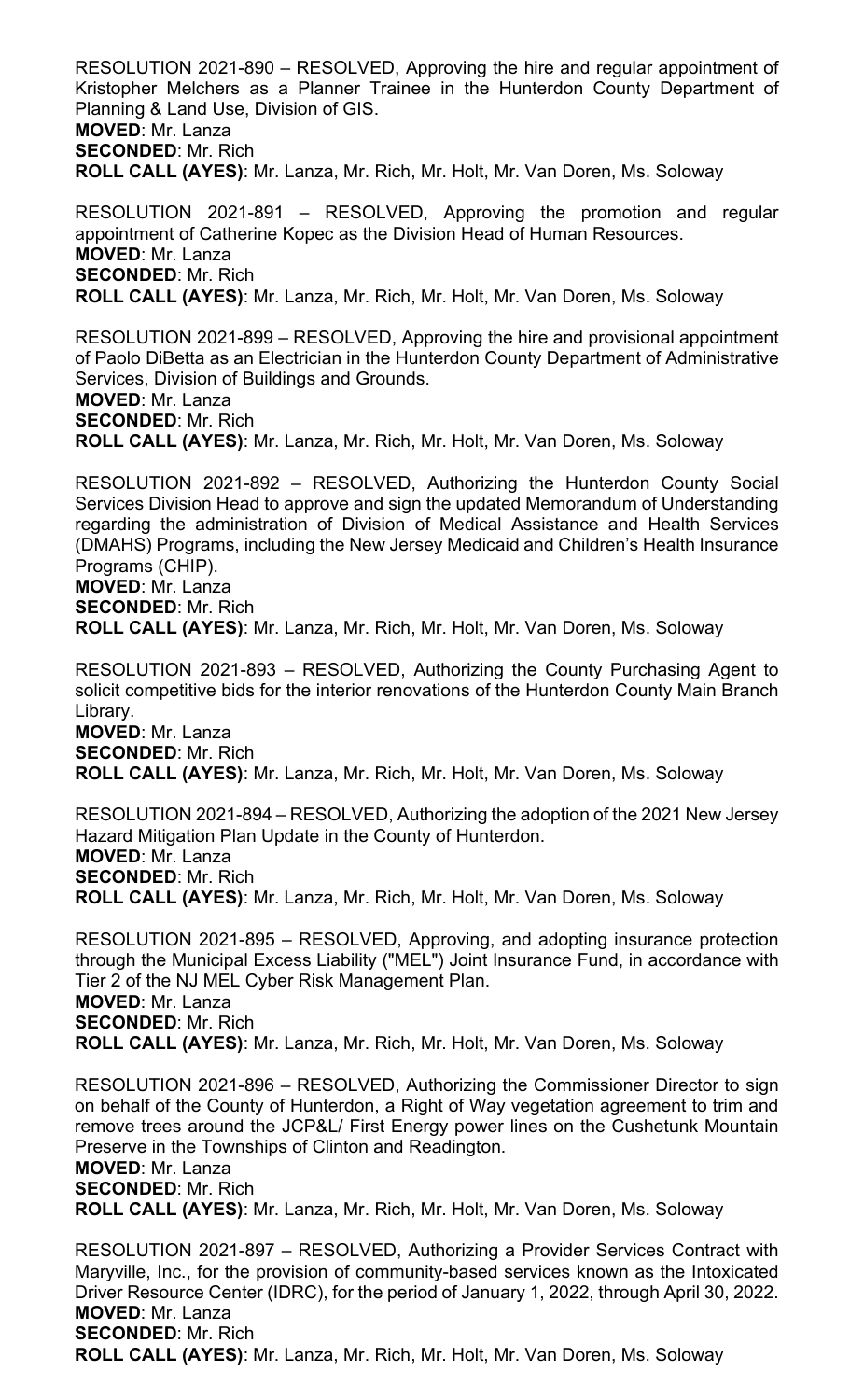RESOLUTION 2021-898 – RESOLVED, Authorizing the Commissioner Director to sign the annual renewal of permit #MB77194C-0, for the United States Department of Interior, Fish, and Wildlife Service to maintain the Bald Eagle display. **MOVED**: Mr. Lanza **SECONDED**: Mr. Rich **ROLL CALL (AYES)**: Mr. Lanza, Mr. Rich, Mr. Holt, Mr. Van Doren, Ms. Soloway

# **CORRESPONDENCE**

# **ADDITIONAL COMMISSIONER COMMENTS**

# **OPEN TO THE PUBLIC**

# **EXECUTIVE SESSION (Reconvene if necessary)**

## **ADJOURNMENT**

The Board adjourned at 6:42 PM on a motion by Deputy Director Lanza, seconded by Commissioner Van Doren, and followed by a voice carry.

Respectfully Submitted:

\_\_\_\_\_\_\_\_\_\_\_\_\_\_\_\_\_\_\_\_\_\_\_\_\_\_\_\_\_\_ Brad Myhre, Clerk of the Board

Transcribed by:

\_\_\_\_\_\_\_\_\_\_\_\_\_\_\_\_\_\_\_\_\_\_\_\_\_\_\_\_\_\_\_ Lindsay Heller, Secretary to the Board